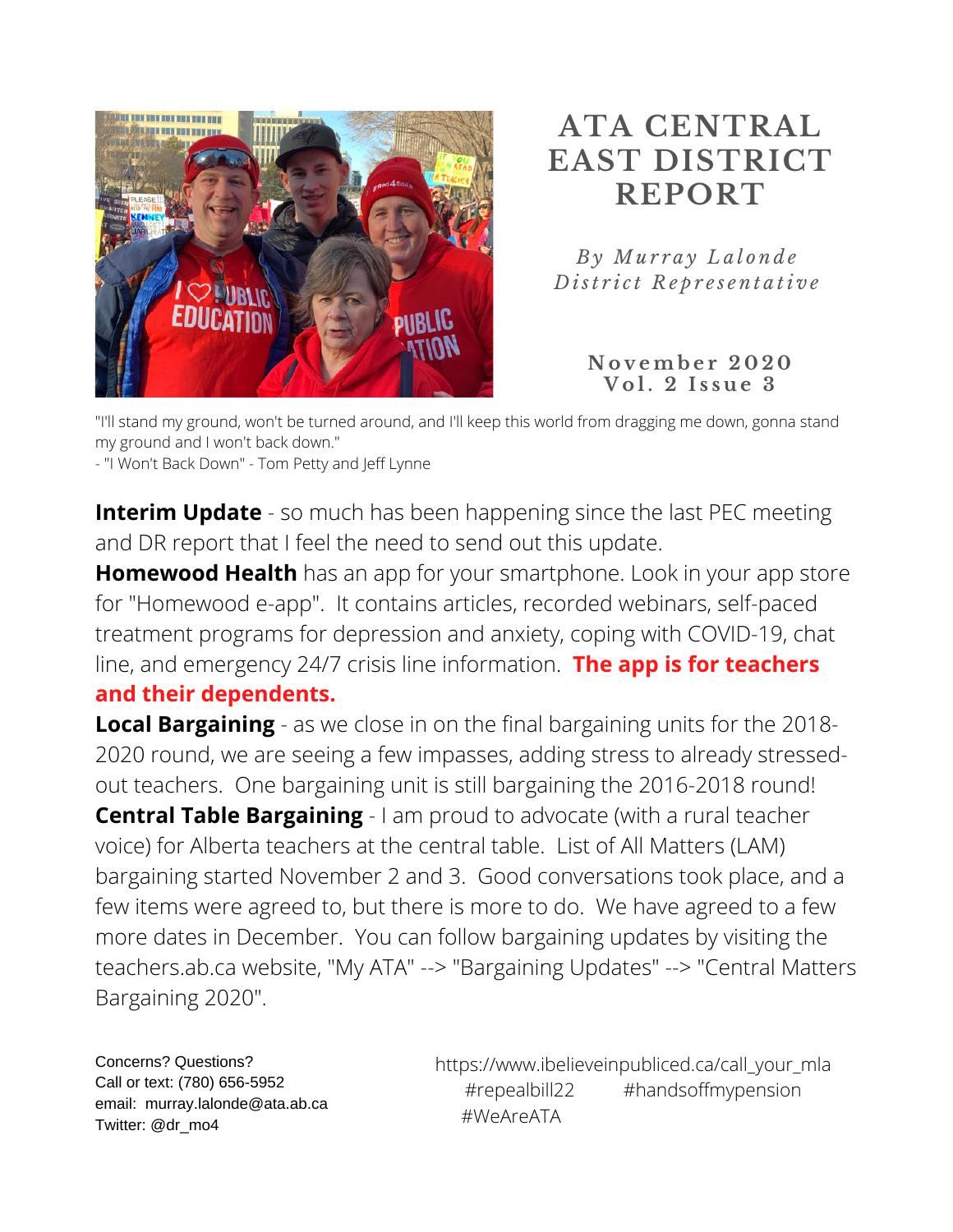**ATA President Jason Schilling** is continuing to meet with Minister LaGrange and the Education Stakeholders Group and is **FIERCELY** advocating for teachers, students, school staff, curriculum, proper funding, COVID-19 relief, mental heath and wellness, and everything else that affects teachers. If you would like to be updated with what Jason's (and others) been up to, please visit www.teachers.ab.ca, My ATA --> Members Only --> Members Only site, scroll down to Members' Update Signup.

**Write a letter to your MLA** - We need as many teachers as possible to write a personal letter (form letters are getting dismissed) to their MLA. Feel free to cc it to Minister LaGrange and Premier Jason Kenney. Please be consistent with policy and be mindful of the tone you use; you may not get the meeting you request and the letter will likely be dismissed. We have been lucky to have Stephen Carter join in on a few meetings, and one quote rings true in advocacy, "We need to appeal to people's values rather than fight them." If you need help with your letter, please contact jonathan.teghtmeyer@ata.ab.ca

**PDAC and CBC** - Professional Development Area and Collective Bargaining Conferences are both scheduled for Saturday, November 28. I would love to be at both, but I must attend the CBC as a member of the CTBC.

**COVID and Schools Telephone Town Hall for Teachers** - join Dr. Lynora Saxinger and Jason Schilling in a conversation on Nov 17 at 7:00pm. You will find the registration on the scrolling banner on the main ATA website.

After you register for the townhall meeting, you will also find on the scrolling banner links to the Fall Issue of the ATA Magazine, the final Report on Aggression in Schools, and an invitation for speaker proposals for this year's Women in Leadership Summit.

> I wish you all the best of health and happiness for you and your loved ones.